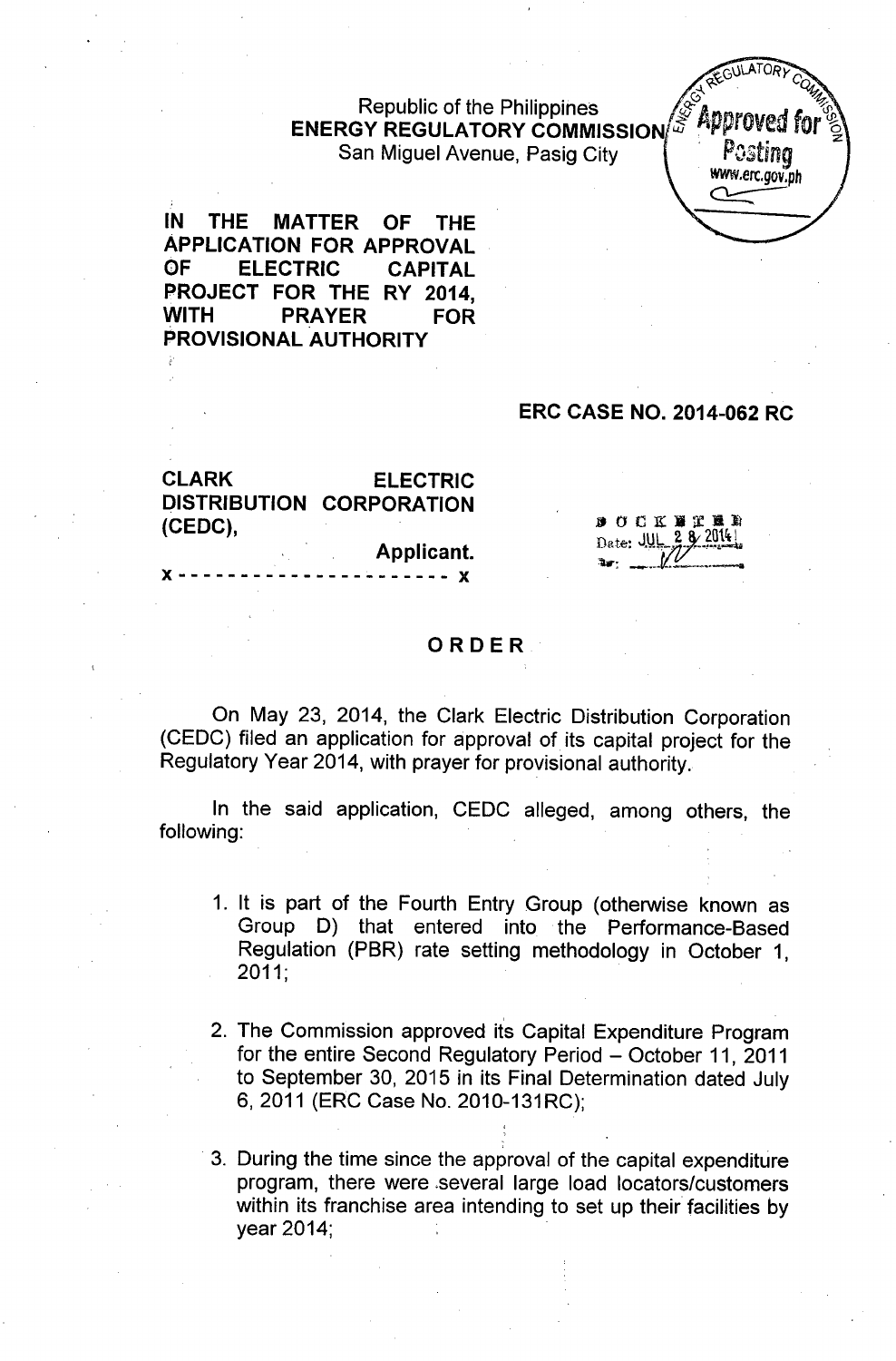## ERC CASE NO. 2014-062 RC ORDER/July 21,2014 Page  $2$  of  $8$

- 4. The new locators/customers as well as the expansion of existing businesses are: a) Taiyo Nippon Sanso Clark, Inc. (TNSCI-INGASCO) Air-Separation Plant which requires 9 MW; b) Medical City Hospital which requires 3.59 MW; c) Midori Hotel which requires 1.40 MW; d) Widus Hotel Expansion which requires 1.09 MW; e) SM BPO buildings which requires a total of 1.75 MW; f) MSK industrial development which requires 3.51 MW; g) SIA Engineering expansion which requires 1 MW; h) load growth of Yokohama Tire Philippines. These additional loads will be on top of the growth of native load of 5.79% in RY 2012- 2013 and the expected development of the new areas within the Clark Freeport Zone. The foregoing projects are all in various stages of construction;
- 5. In order to provide adequate and reliable power supply to these new and expanded facilities, it will need to construct and install a new 1OO-MVA230 kV/68 kV Power Transformer at the CDC Substation;
- 6. Currently, it is being served solely by a 29 km, single-circuit 715.5 MCM 69kV sub-transmission line from National Grid Corporation of the Philippines (NGCP) Mexico Substation, the Mexico-Clark Line 2, which has been in service since 1958. NGCP-Mexico Substation Office (District 6 - Luzon) has imposed a loading limit of 80 MW for the Mexico-Clark Line 2;
- 7. In 2013, the Mexico-Clark Line2 had already attained peak loading of 58.5 MW at its delivery point metering. Such peak loading translates to a 60.26 MW (based on the April and May NGCP bill -Billing Demand Determinant) at the Mexico Substation, which includes system loss or an equivalent of 75.33% of the 80 MW limit;
- 8. Without the new 100-MVA 230 kV/68 kV Power Transformer at the CDC Substation to accommodate the load requirements of the foregoing projects as well as future load requirements, the Mexico-Clark Line 2 (its only source of power) will have the following percent loading:

|                             |                 | 2013 | 2014  | 2015   | 2016   |
|-----------------------------|-----------------|------|-------|--------|--------|
| Mexico Clark Line   MW Load |                 | 58.5 | 93.19 | 103.30 | 114.15 |
| (at 80                      | MW   Percentage | 73%  | 116%  | 129%   | 143%   |
| loading limit)              | Loading         |      |       |        |        |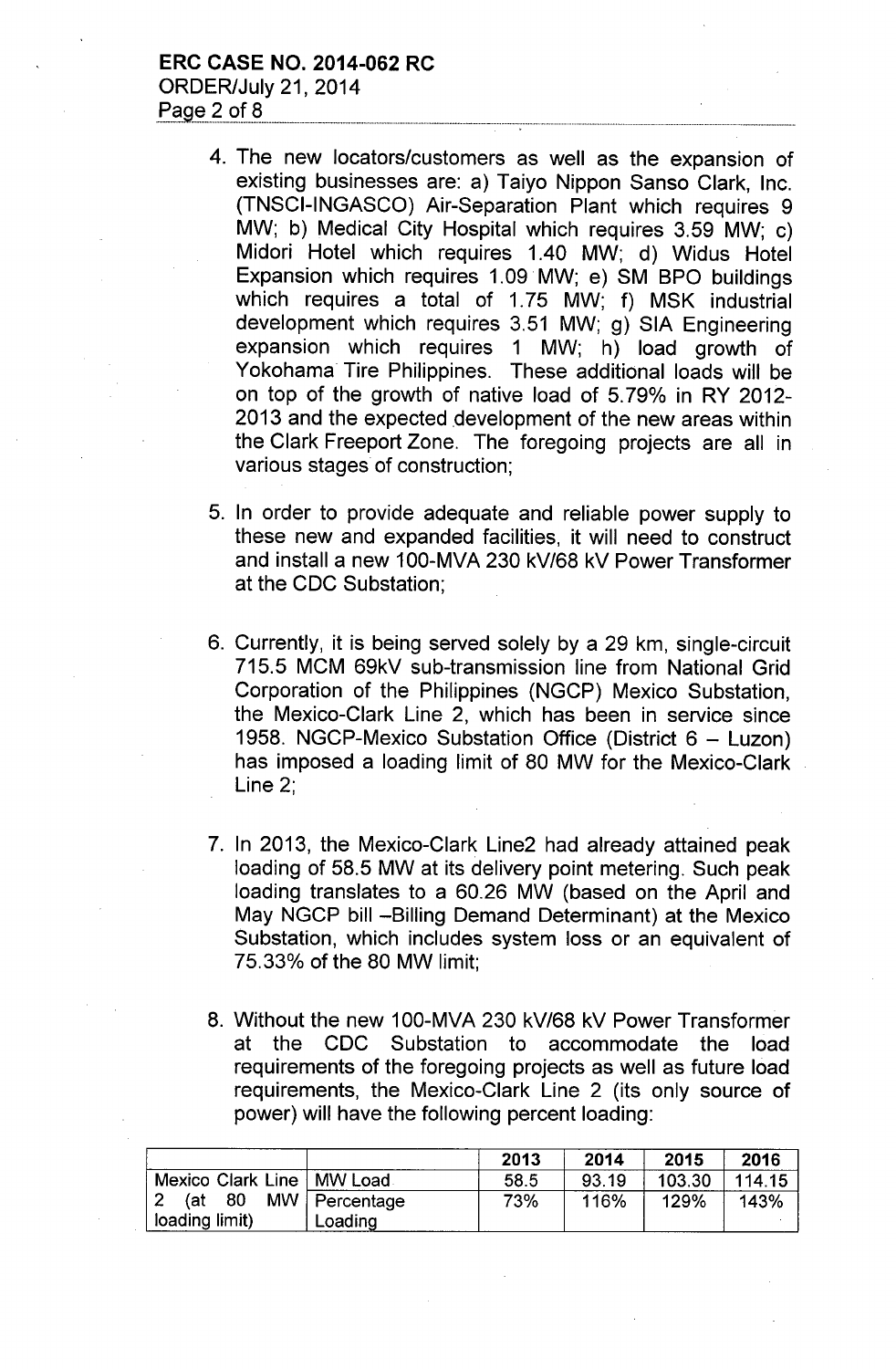- 9. It is clear that without the construction of the 100-MVA Power Transformer, there would be an overloading of the 69 kV Mexico-Clark Line 2 which exceeds the 80 MW cap imposed by NGCP-Mexico Substation Office (District  $6 -$ Luzon) by 2014 which would make it impossible to accommodate these large load projects in the Clark Freeport Zone;
- 10. The construction and development of the 100 MVA Power Transformer will allow it to timely energize these new investor loads. The construction and development will also allow it to fulfill its mandate under Section 23 of Republic Act No. 9136 (R.A. No. 9136, otherwise known as the Electric Power Industry Reform Act of 2001 or EPIRA) which provides that "a distribution utility shall have the obligation to provide distribution services and connections to its system for any end-user within is franchise area consistent with the distribution code" as well as its obligation under its franchise Republic Act No. 9209 (R.A. No. 9209) "to provide open and non-discriminatory access to its distribution system and services for any-end-user within its franchise area consistent with R.A. No. 9136;
- 11. The development and construction of the 100 MVA Power Transformer would involve the installation of the following:
	- i) One (1) bay of 230 kV switchyard bus consisting of two (2) 230 kV breakers and five (5) 230 kV disconnect switches;
	- ii) One (1) 100 MVA three-phase power transformer with OLTC;
	- iii) One (1) 69 kV breaker;
	- iv) Two 69 kV disconnect switches;
	- v) Three (3) voltage transformers;
	- vi) Three (3) control/protection panel;
	- vii) Power and control cables;
	- viii) Grounding system;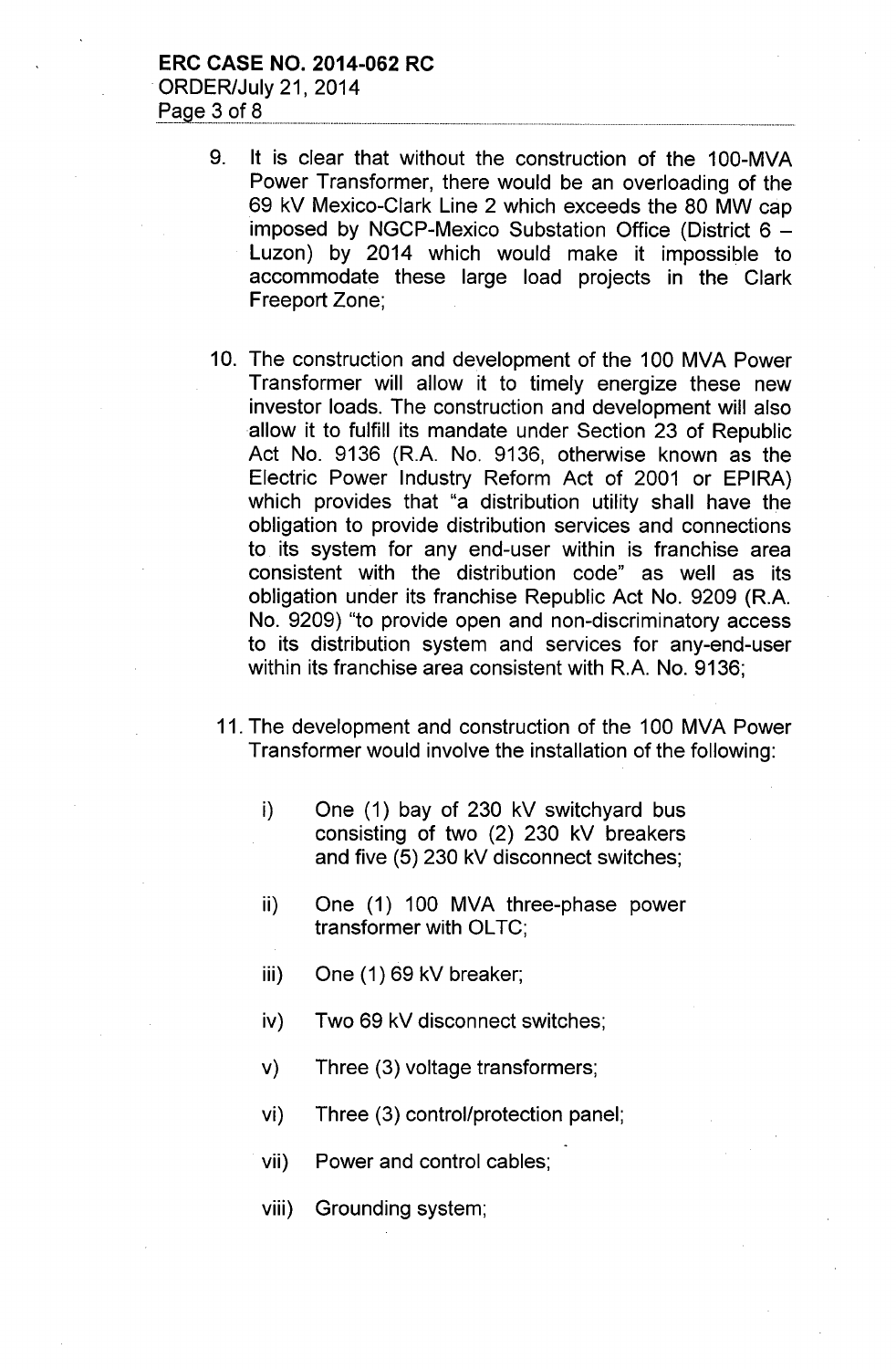# ERC CASE NO. 2014-062 RC ORDER/July 21,2014 Page 4 of 8

- ix) Extension of the 69 kV line from TNSCI-INGASCO substation to Load Break Switch (approx. 0.9km); and
- x) Site development;
- 12. Upon completion of the 100 MVA Power Transformer, the loadings are projected to be as follows:

|                                                    |                       | 2013  | 2014  | 2015  | 2016  |
|----------------------------------------------------|-----------------------|-------|-------|-------|-------|
| <b>Mexico Clark</b>                                | <b>MW Load</b>        | 58.50 | 46.66 | 52.89 | 47.88 |
| Line 2 (at 80<br>MW loading<br>limit)              | Percentage<br>Loading | 73%   | 58%   | 66%   | 60%   |
| New CEDC<br><b>100 MVA</b><br>Power<br>Transformer | <b>MW Load</b>        | 0     | 46.53 | 50.40 | 66.27 |
|                                                    | Percentage<br>Loading | $0\%$ | 47%   | 52%   | 68%   |

# Forecasted Loading with Project

- 13. The estimated cost of the project is One Hundred Eighty Two Million Two Hundred Forty-Nine Thousand Nine Hundred Eighty-Five Pesos (PhP182, 249,985.00);
- 14. The estimated rate impact of the project is approximately PhPO.04/kWh;
- 15. It will apply for the appropriate rate adjustment to its distribution rates in its next Regulatory Period, the Third Regulatory Period (October 1, 2015 - September 30, 2019);
- 16. In support of the instant application, it has submitted the following documents:

| <b>Annex/Schedule</b> | <b>Information Provided</b>                |  |  |
|-----------------------|--------------------------------------------|--|--|
|                       | New CEDC 100 MVA 230 kV-69 kV Power        |  |  |
| А                     | Transformer at CDC Substation - Project    |  |  |
|                       | <b>Summary and Justification</b>           |  |  |
|                       | Major Project Information Summary New CEDC |  |  |
| В                     | 100 MVA 230 kV-69 kV Power Transformer at  |  |  |
|                       | <b>CDC Substation</b>                      |  |  |
|                       | <b>GANNT Chart of the Project</b>          |  |  |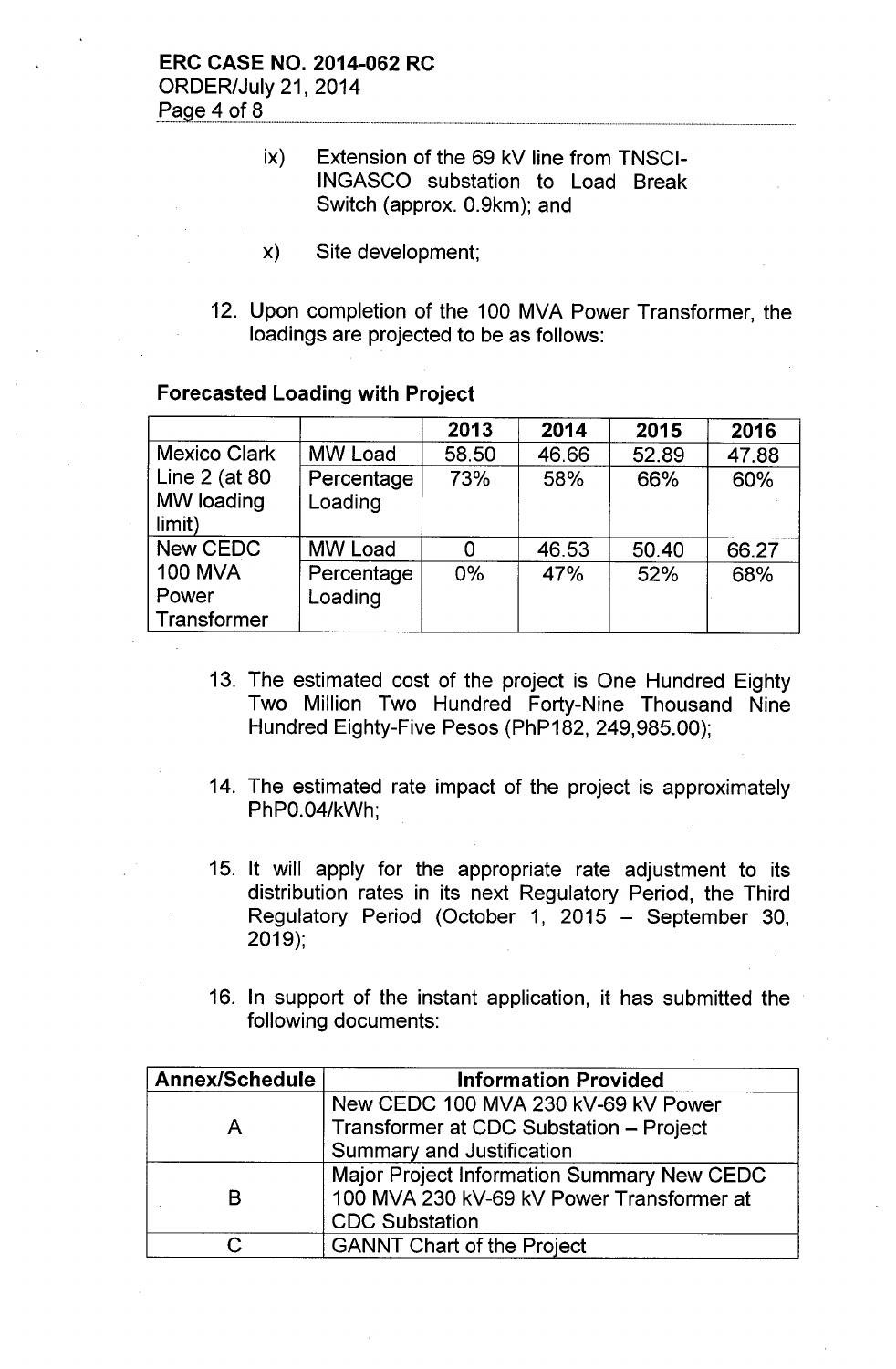# ERC CASE NO. 2014-062 RC

ORDER/July 21,2014 Page  $5$  of  $8$ 

| CEDC's Distribution Development Plan (2011- |  |  |
|---------------------------------------------|--|--|
| 2015)                                       |  |  |

- 17. Since the expected loads from the new locators and customers and the expansion of existing facilities will start to come by mid-2014, it will need to commission and energize the project as soon as possible in order to fully and reliably serve the new locators/customers and existing customers;
- 18. Given the amount of time needed to complete the project and its urgent necessity to its operations, a provisional authority is needed to allow it to immediately proceed with the project so that it can already canvass and order the needed parts and equipment which may take several months;
- 19. In support of the prayer for the grant of provisional authority, it has attached as Annex "E" the Judicial Affidavit of Engr. Milo R. Pantig, Senior Assistant Vice-President and Head, Distribution Services; and
- 20. It prays that a provisional authority be granted and after trial on the merits, a final approval of the proposed 100 MVA 230 kV-69 kV Power Transformer at CDC Substation be granted by the Commission.

Finding the said application to be sufficient in form and in substance with the required fees having been paid, the same is hereby set for jurisdictional hearing, expository presentation, pre-trial conference and evidentiary hearing on August 22, 2014 (Friday) at nine-thirty in the morning (9:30 A.M.) at the CEDC's Multi-Purpose Hall, Bldg. N2830, Bayanihan Street, Clark Freeport Zone, Pampanga.

CEDC is hereby directed to cause the publication of the attached Notice of Public Hearing, at its own expense, twice (2x) for two (2) successive weeks in two (2) newspapers of general circulation in the Philippines, with the date of the last publication to be made not later than ten (10) days before the scheduled date of initial hearing. It is also directed to inform the consumers within its franchise area, by any other means available and appropriate, of the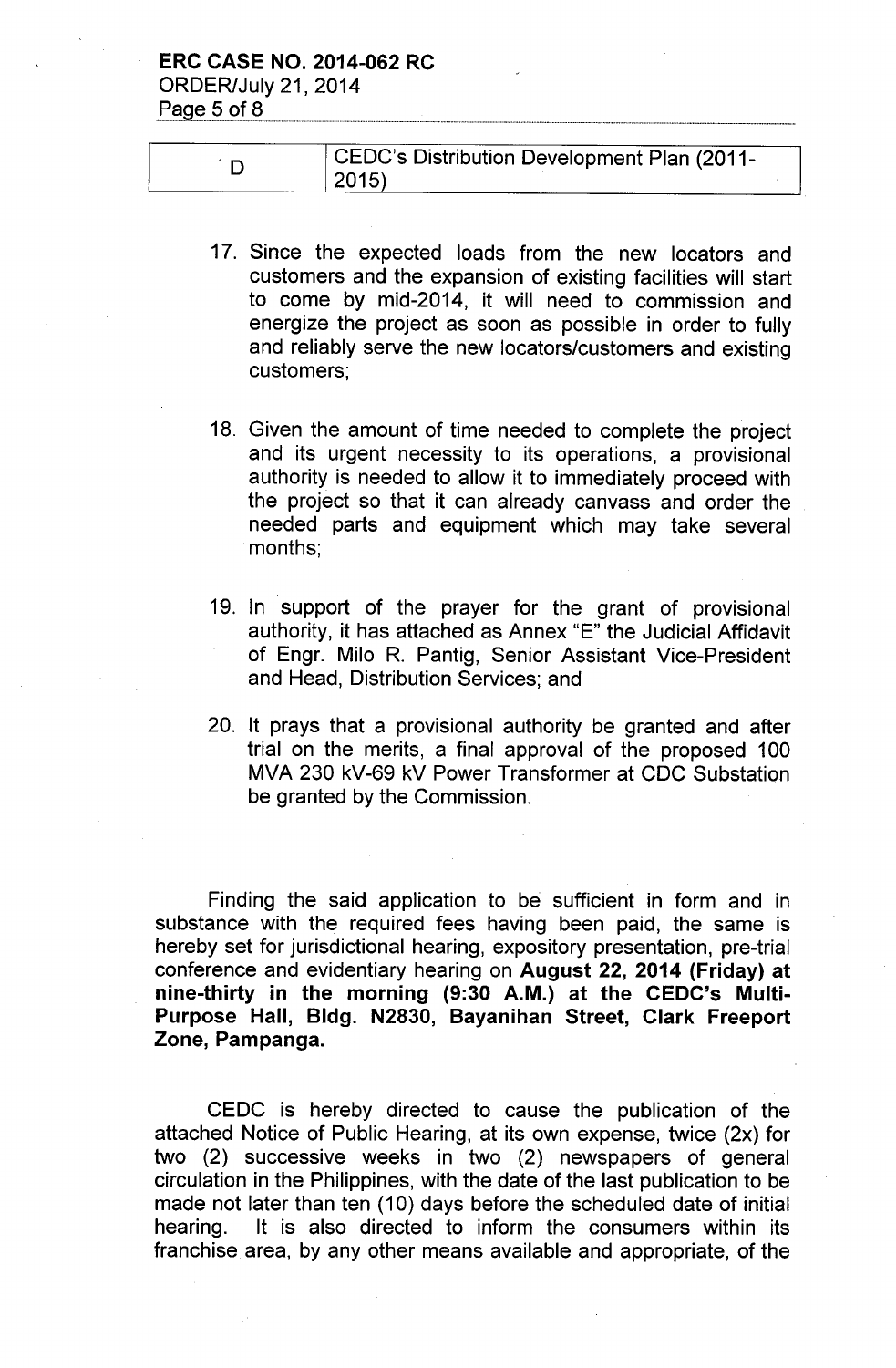filing of the instant application, its reasons therefor, and of the scheduled hearings thereon.

Let copies of the application, this Order, and the attached Notice of Public Hearing be furnished the Office of the Solicitor General (OSG), the Commission on Audit (COA), and the Committees on Energy of both Houses of Congress. They are hereby requested, if they so desire, to send their duly authorized representatives at the scheduled hearing.

Likewise, let copies of this Order and the attached Notice of Public Hearing be furnished the Office of the Administrator/Responsible Officer of the Clark Freeport Zone Authority (CFZA) for the appropriate posting thereof on its bulletin board.

CEDC is hereby directed to furnish all those making requests therefor with copies of the application and its attachments, subject to reimbursement of reasonable photocopying costs.

On the date of the initial hearing and pre-trial conference, CEDC must submit to the Commission its written Compliance with the jurisdictional requirements attaching therewith, methodically arranged and duly marked, the evidences on the actual posting and publication of the Notice of Public Hearing consisting of certification issued to that effect, signed by the afore-mentioned Administrator/Responsible Officer or his duly authorized representative, bearing the seal of his office, and the affidavits of the Editors or Business Managers of the newspapers where the said Notice of Public Hearing were published together with the complete issues of the said newspapers, and such other proofs of compliance with the requirements of the Commission.

CEDC and all interested parties are directed to submit, at least five (5) days before the date of initial hearing and pre-trial conference, their respective Pre-Trial Briefs containing, among others:

- (a) A summary of admitted facts and proposed stipulation of facts;
- (b) The issues to be tried or resolved;
- (c) The documents or exhibits to be presented, stating the purposes thereof and proposed markings therefore; and
- (d) The number and names of the witnesses, with their written testimonies in an individual affidavit form, to be attached to the Pre-Trial Brief.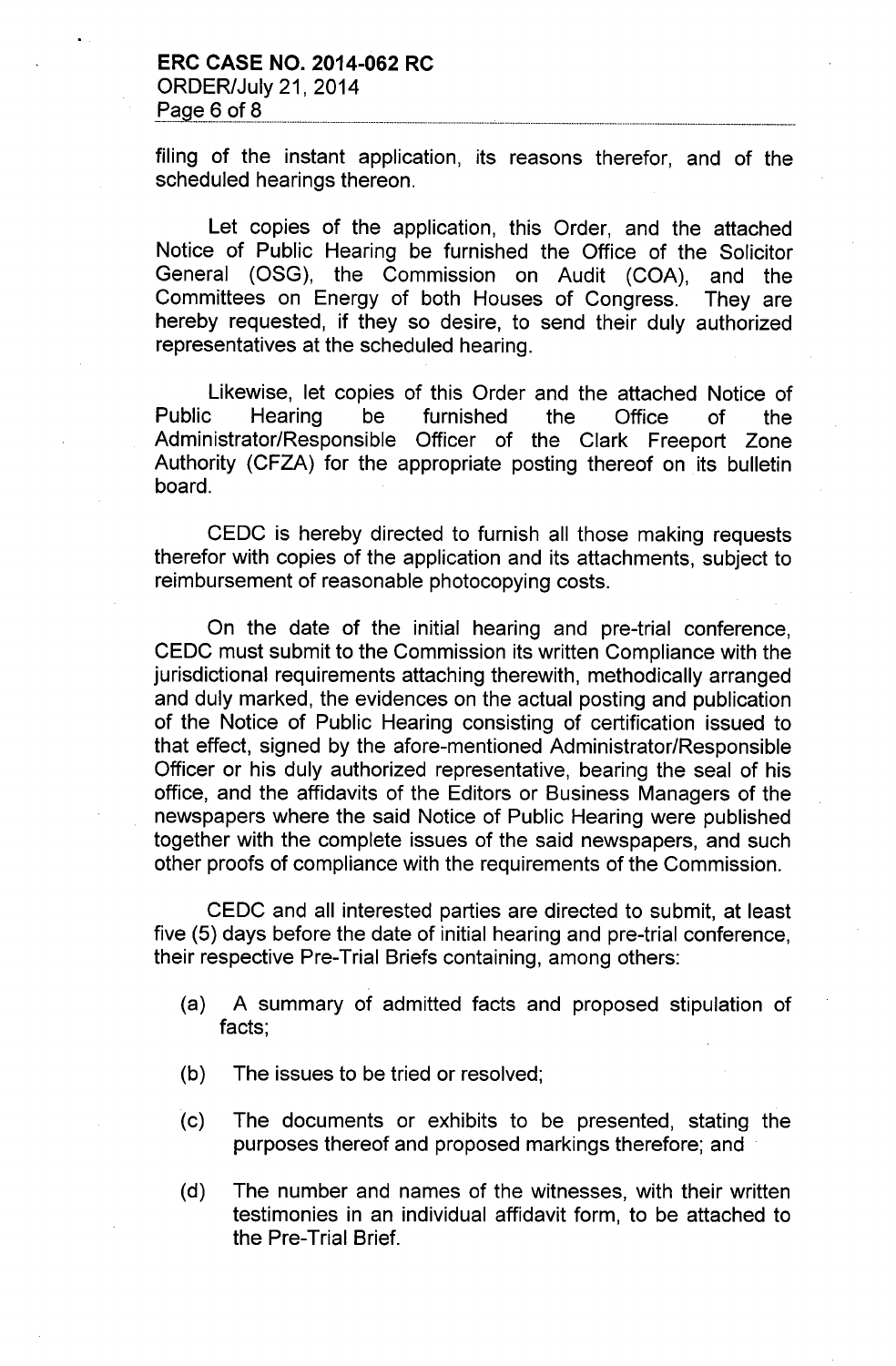ERC CA5E NO. 2014-062 RC ORDER/July 21,2014 Page  $7$  of  $8$ 

Failure of CEDC to submit the required Pre-Trial Brief and Judicial Affidavits of its witnesses within the prescribed period shall be a ground for cancellation of the scheduled hearing, and the resetting of which shall be six (6) months from said date of cancellation.

As part of the pre-trial conference, CEDC must also be prepared to make an expository presentation of its application, aided by whatever communication medium that it may deem appropriate for the purpose, in order to put in plain words and explain, for the benefit of the consumers and other concerned parties, what the application is all about and the reasons and justifications being cited in support thereof.

### 50 ORDERED.

Pasig City, July 21, 2014.

### FOR AND BY AUTHORITY OF THE COMMISSION:

*){i(~* AIDA 'G. CRUZ-DUCUT **Chairperson** 

*~RC CASENO. 2014-062RCInm.1 O«1e,*